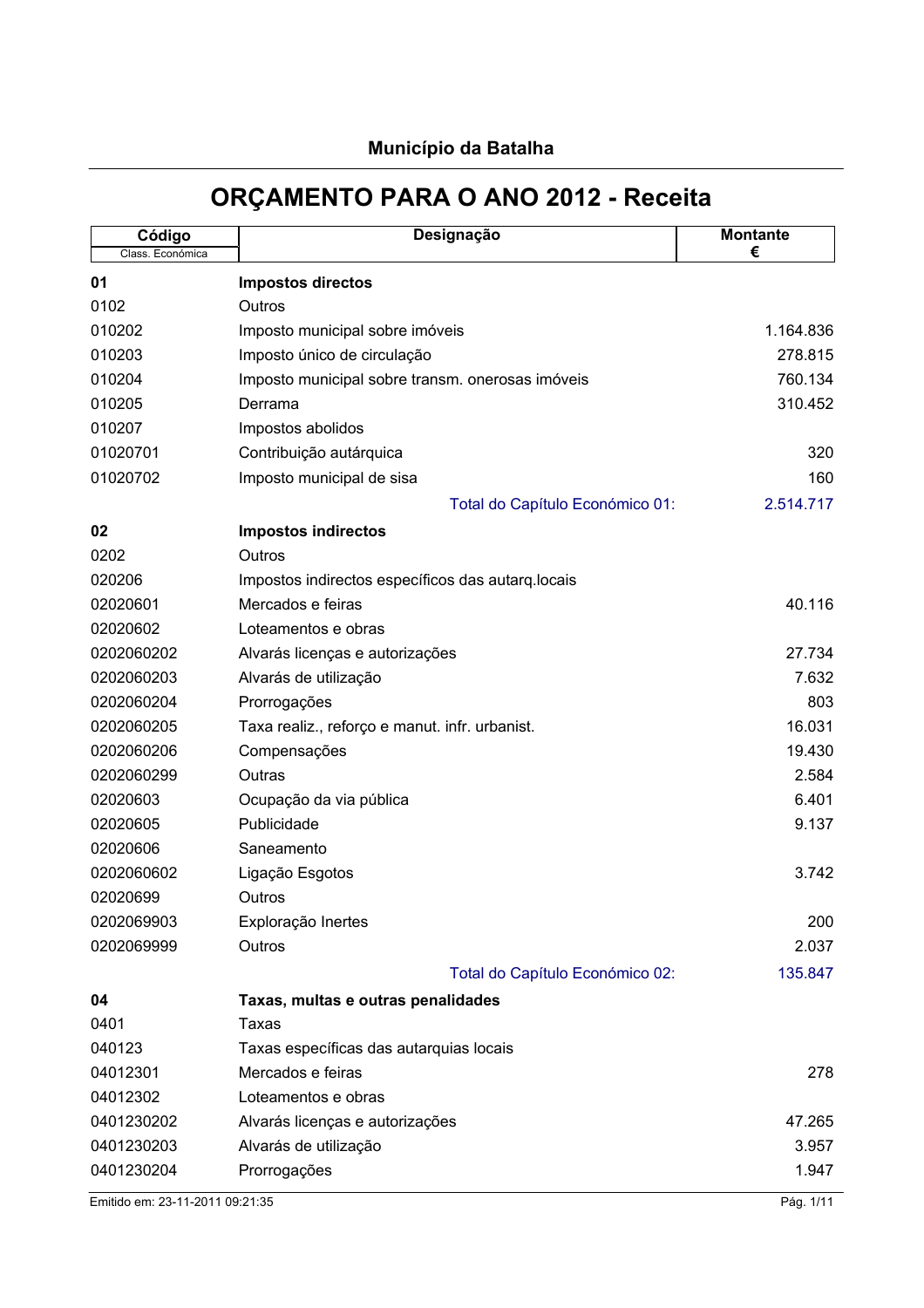| <b>Município da Batalha</b> |  |
|-----------------------------|--|
|-----------------------------|--|

| Código<br>Class. Económica | Designação                                         | <b>Montante</b><br>€ |
|----------------------------|----------------------------------------------------|----------------------|
| 0401230205                 | Taxa realiz., reforço e manut. infr. urbanist.     | 11.118               |
| 0401230206                 | Compensações                                       | 2.193                |
| 0401230299                 | Outras                                             | 6.003                |
| 04012303                   | Ocupação da via pública                            | 2.070                |
| 04012305                   | Caça, uso e porte de arma                          | 169                  |
| 04012306                   | Saneamento                                         |                      |
| 0401230601                 |                                                    | 153.404              |
| 0401230602                 | Conservação e tratamento de esgotos                | 1.779                |
| 04012308                   | Ligação de Esgotos<br>Licenciamento Industrial     |                      |
| 0401230802                 | Vistorias                                          | 60                   |
| 04012399                   | Outras                                             |                      |
| 0401239901                 |                                                    |                      |
|                            | Taxa de depósito da ficha técnica da habitação     | 8.832<br>366.027     |
| 0401239903                 | Recolha e tratamento de lixos                      |                      |
| 0401239904                 | Cemitérios                                         | 2.813                |
| 0401239999                 | Outras taxas                                       | 2.389                |
| 0402                       | Multas e outras penalidades                        |                      |
| 040201                     | Juros de mora                                      | 767                  |
| 040204                     | Coimas e penalidades por contra-ordenações         | 1.252                |
| 040299                     | Multas e penalidades diversas                      |                      |
| 04029901                   | Taxa de relaxe                                     | 118                  |
| 04029902                   | Outras multas e penalidades                        | 5.329                |
|                            | Total do Capítulo Económico 04:                    | 617.770              |
| 05                         | Rendimentos da propriedade                         |                      |
| 0502                       | Juros-Sociedades financeiras                       |                      |
| 050201                     | Bancos e outras instituições financeiras           | 2.024                |
| 0507                       | Dividend.partic.lucros socied.quase-soc.nãofinanc. |                      |
| 050703                     | Empresas privadas                                  | 2.196                |
| 0510                       | Rendas                                             |                      |
| 051001                     | Terrenos                                           |                      |
| 05100101                   | Utilização Solo Eólicas                            | 26.557               |
| 05100102                   | Concessão Eólicas (Ampl. Parque Eólico Ch.Falcao   | 120.000              |
| 051099                     | Outros                                             |                      |
| 05109901                   | Rendas de concessão e cessão                       |                      |
| 0510990101                 | Anuidades concessão de águas                       | 1.000                |
| 0510990102                 | Concessão electricidade (EDP)                      | 492.177              |
| 05109999                   | Outras rendas                                      | 4.295                |
|                            | Total do Capítulo Económico 05:                    | 648.249              |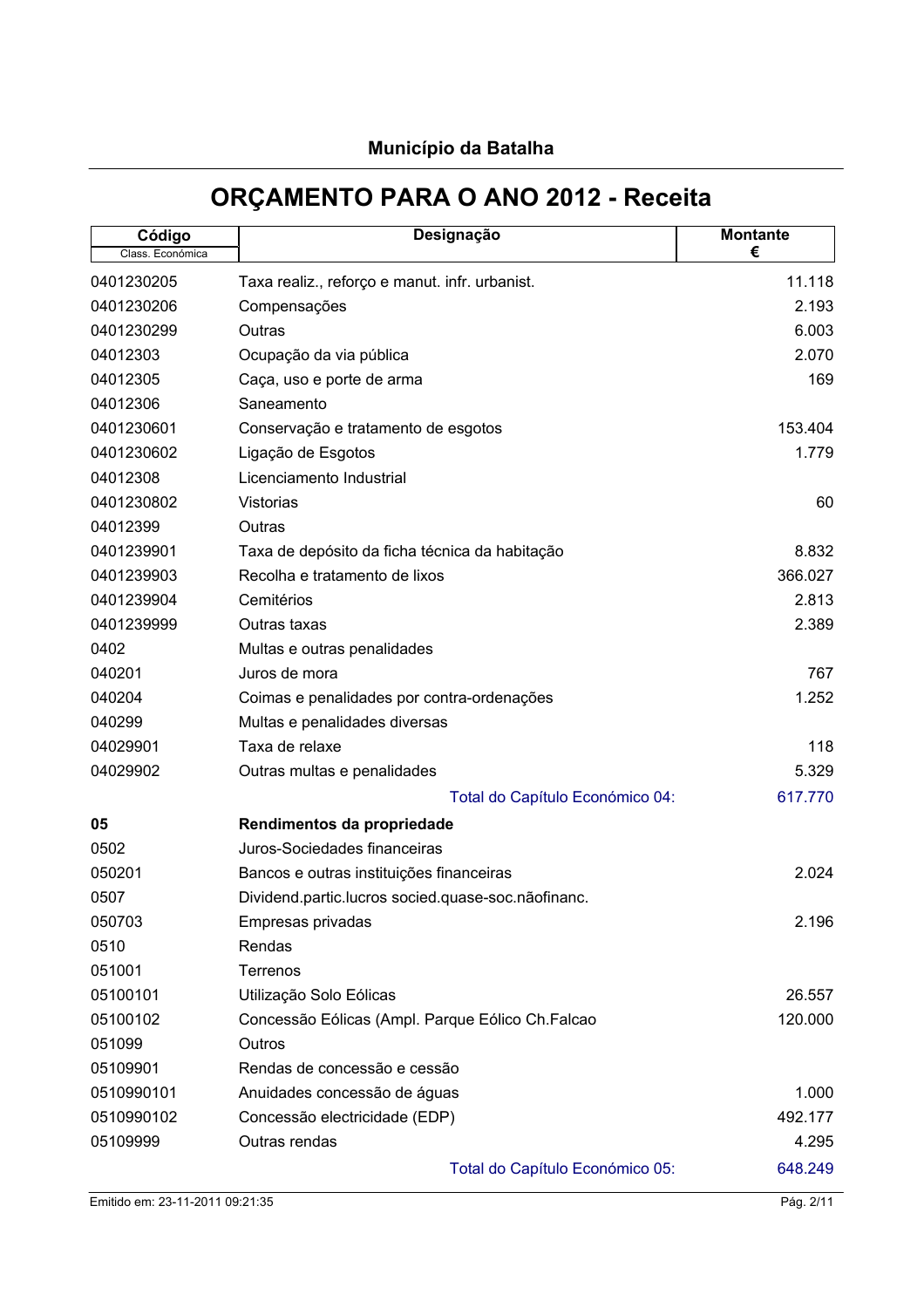| Código<br>Class. Económica | Designação                                         | <b>Montante</b><br>€ |
|----------------------------|----------------------------------------------------|----------------------|
| 06                         | <b>Transferências correntes</b>                    |                      |
| 0603                       | Administração central                              |                      |
| 060301                     | Estado                                             |                      |
| 06030101                   | Fundo de Equilibrio Financeiro                     | 1.965.976            |
| 06030102                   | <b>Fundo Social Municipal</b>                      | 212.562              |
| 06030103                   | Participação fixa no IRS                           | 356.905              |
| 060306                     | Estado-Particip.comunit.projectos co-financiados   |                      |
| 06030608                   | Programa Operacional Regional do Centro (PORC)     |                      |
| 0603060803                 | Mais Centro _ REDE MOSTEIROS                       | 312.483              |
| 060307                     | Serviços e fundos autónomos                        |                      |
| 06030701                   | Instituto emprego formação profissional (IEFP)     |                      |
| 0603070199                 | Outros Programas IEFP                              | 3.000                |
| 06030702                   | Direcção regional de educação (DREC)               |                      |
| 0603070201                 | Programa de Enriquecimento Curricular              | 146.475              |
| 0603070202                 | Programa Generalização Alimentação _ 1º CEB        | 53.957               |
| 0603070203                 | Acordos de Colaboração _ Educação Pré-Escolar      | 128.984              |
| 06030704                   | Administração Eleitoral - DGAI                     | 400                  |
| 06030705                   | Direcção geral das autarquias locais (DGAL)        |                      |
| 0603070501                 | <b>Transportes Escolares</b>                       | 33.000               |
| 06030707                   | Programa de Desenvolvimento Rural (PRODER)         | 122.919              |
| 06030799                   | Outros serviços e fundos autónomos                 | 18.000               |
|                            | Total do Capítulo Económico 06:                    | 3.354.661            |
| 07                         | Venda de bens e serviços correntes                 |                      |
| 0701                       | Venda de bens                                      |                      |
| 070108                     | Mercadorias                                        |                      |
| 07010899                   | Outras                                             | 4.096                |
| 0702                       | Serviços                                           |                      |
| 070201                     | Aluguer de espaços e equipamentos                  |                      |
| 07020101                   | Aluguer de autocarros                              | 922                  |
| 07020199                   | Outros alugueres                                   | 3.306                |
| 070208                     | Serv.sociais, recreativos, culturais e de desporto |                      |
| 07020801                   | Serviços sociais                                   | 167.821              |
| 07020802                   | Serviços recreativos                               |                      |
| 0702080201                 | Piscinas Municipais                                | 9.204                |
| 070209                     | Serviços específicos das autarquias                |                      |
| 07020901                   | Saneamento                                         |                      |
| 0702090102                 | Execução ramais domiciliários                      | 180.000              |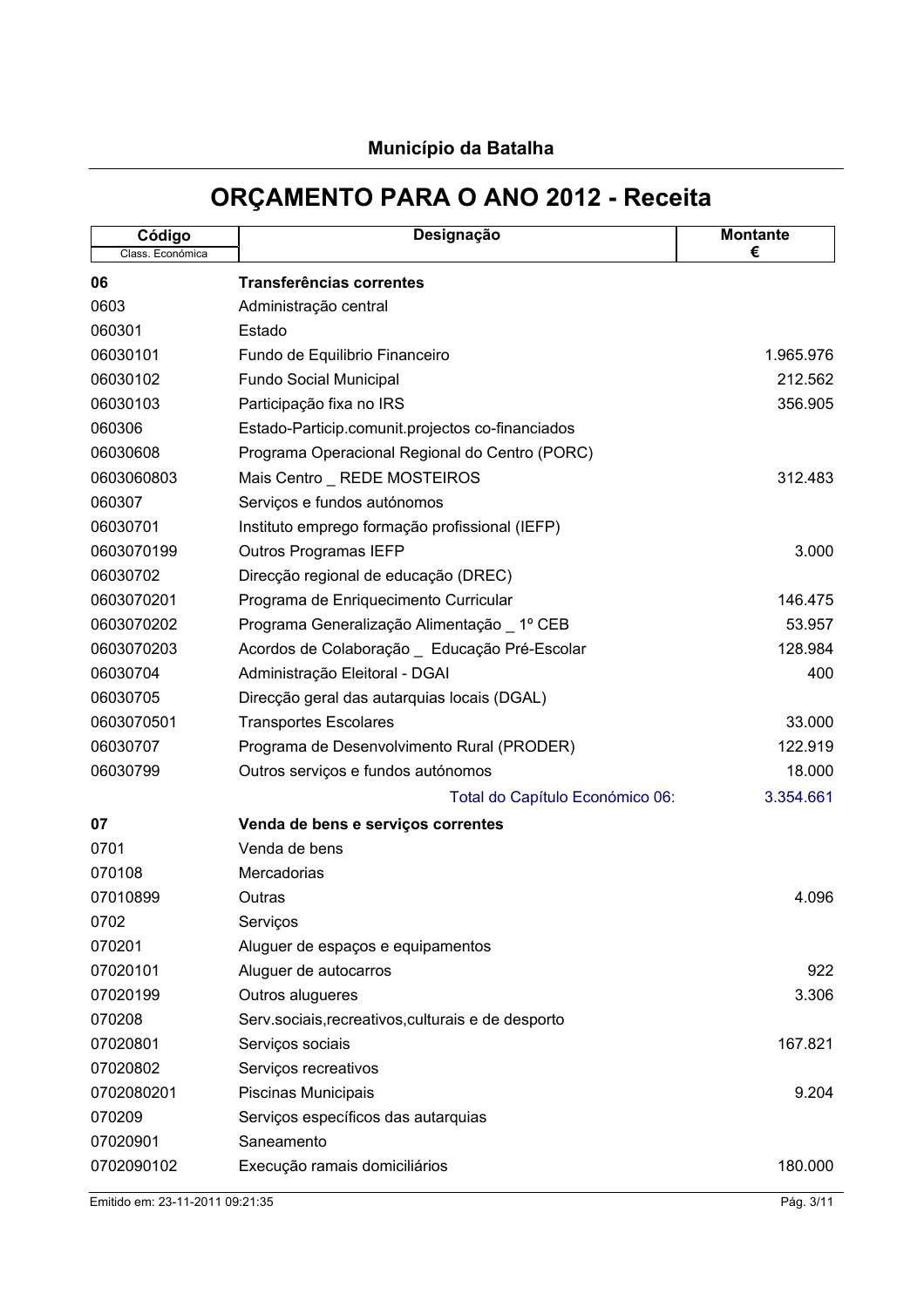| <b>Município da Batalha</b> |  |
|-----------------------------|--|
|-----------------------------|--|

| Código           | Designação                                         | <b>Montante</b><br>€ |
|------------------|----------------------------------------------------|----------------------|
| Class. Económica |                                                    |                      |
| 07020903         | Transportes colectivos de pessoas e mercadorias    |                      |
| 0702090301       | Passes escolares                                   | 1.073                |
| 0702090302       | Transportes escolares                              | 34.385               |
| 07020905         | Cemitérios                                         | 23.733               |
| 07020907         | Parques de estacionamento                          | 5.392                |
| 07020999         | Outros                                             |                      |
| 0702099901       | Cedência de pessoal                                | 35.000               |
| 0702099902       | Execução ramais domiciliários água                 | 7.612                |
| 0702099903       | Serviços administrativos - Procº concurso          | 15.145               |
| 0702099904       | Serviços administrativos - fotocópias e certidões  | 4.000                |
| 0702099905       | Elevadores                                         | 1.646                |
| 0702099999       | <b>Diversos</b>                                    | 10.695               |
| 0703             | Rendas                                             |                      |
| 070399           | Outras                                             | 16.626               |
|                  | Total do Capítulo Económico 07:                    | 520.656              |
| 08               | <b>Outras receitas correntes</b>                   |                      |
| 0801             | Outras                                             |                      |
| 080199           | Outras                                             |                      |
| 08019999         | <b>Diversas</b>                                    | 3.963                |
|                  | Total do Capítulo Económico 08:                    | 3.963                |
|                  | Total das Receitas Correntes:                      | 7.795.863            |
| 09               | Venda de bens de investimento                      |                      |
| 0901             | Terrenos                                           |                      |
| 090101           | Sociedades e quase-sociedades não financeiras      |                      |
| 09010101         | Venda lotes do Largo XIV de Agosto                 | 445.000              |
|                  | Total do Capítulo Económico 09:                    | 445.000              |
| 10               | Transferências de capital                          |                      |
| 1003             | Administração central                              |                      |
| 100301           | Estado                                             |                      |
| 10030101         | Fundo de Equilibrio Financeiro                     | 1.310.651            |
| 100307           | Estado-Particip.comunitária project.co-financiados |                      |
| 10030702         | PRODER - Programa de Desenvolvimento Rural         | 129.348              |
| 10030709         | QREN (Quadro de Referência Estratégica nacional)   |                      |
| 1003070901       | PORC - Programa Operacional Regional do Centro     | 5.301.887            |
| 1003070902       | POVT - Programa Operacional Valorização Território | 27.545               |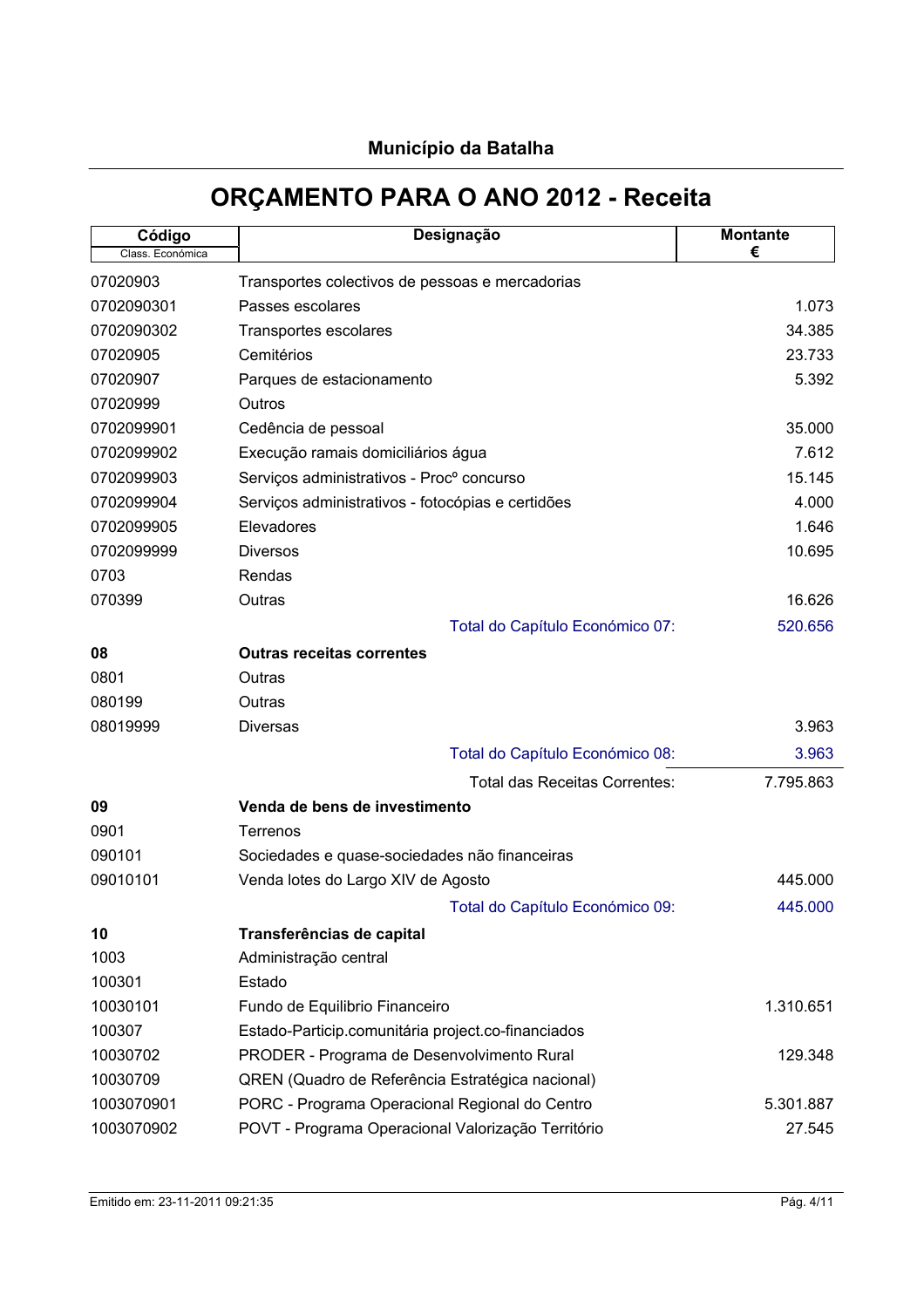| Código           | Designação                             | <b>Montante</b> |
|------------------|----------------------------------------|-----------------|
| Class. Económica |                                        | €               |
| 10030799         | Outros programas comunitários          | 105.820         |
|                  | Total do Capítulo Económico 10:        | 6.875.251       |
| 13               | Outras receitas de capital             |                 |
| 1301             | Outras                                 |                 |
| 130199           | Outras                                 | 2.000           |
|                  | Total do Capítulo Económico 13:        | 2.000           |
| 15               | Reposições não abatidas nos pagamentos |                 |
| 1501             | Reposições não abatidas nos pagamentos |                 |
| 150101           | Reposições não abatidas nos pagamentos | 1.000           |
|                  | Total do Capítulo Económico 15:        | 1.000           |
|                  | Total das Receitas de Capital:         | 7.323.251       |

**ORÇAMENTO PARA O ANO 2012 - Receita** 

Total do Orçamento da Receita: 15.119.114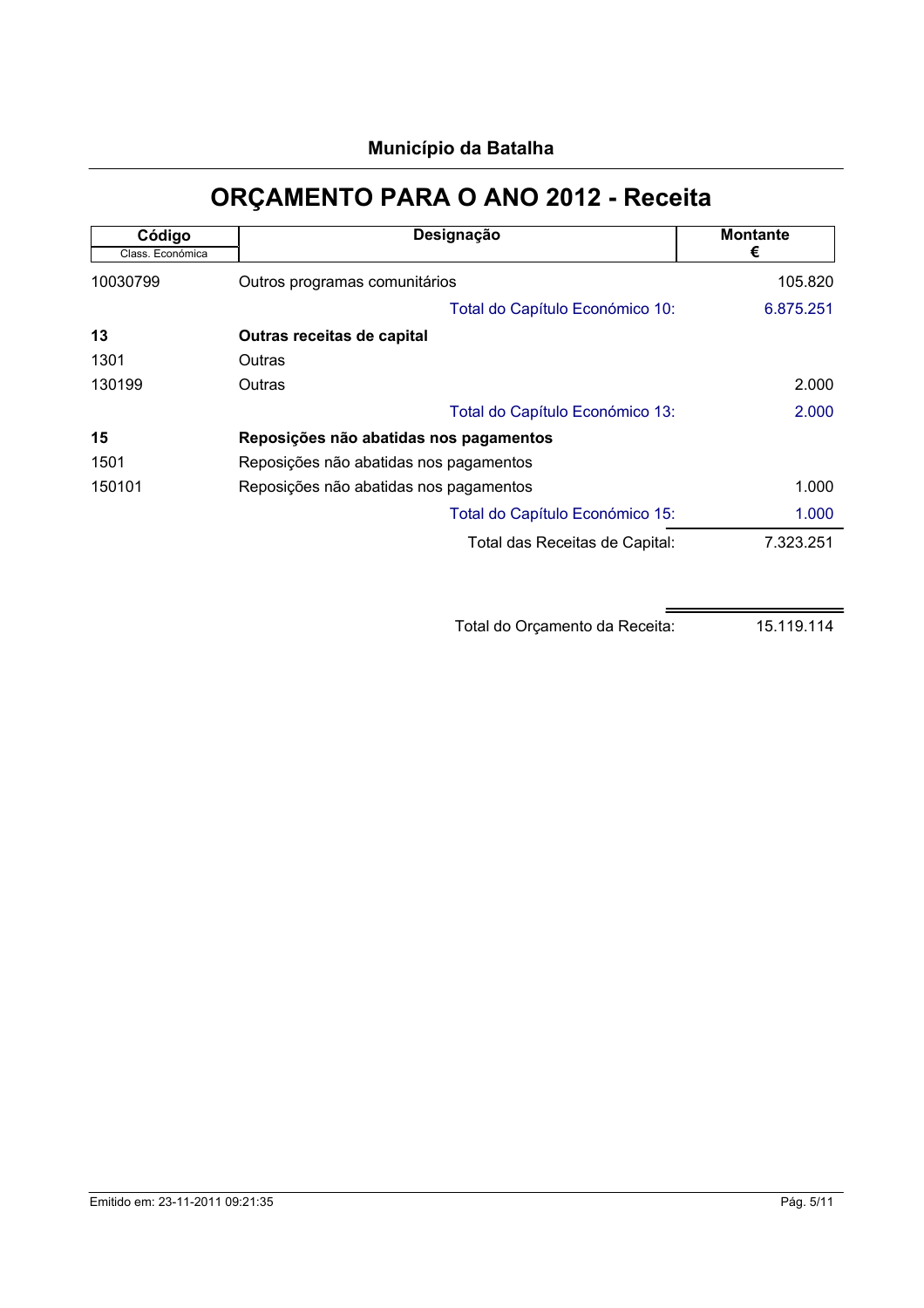|    | Código                    | Designação                                        | <b>Montante</b> |
|----|---------------------------|---------------------------------------------------|-----------------|
|    | Class. Orgânica/Económica |                                                   | €               |
| 01 |                           | Administração Autárquica                          |                 |
| 01 | 01                        | Despesas com o pessoal                            |                 |
| 01 | 0101                      | Remunerações certas e permanentes                 |                 |
| 01 | 010101                    | Titulares órgãos soberania e memb. órgãos autárq. | 92.823          |
| 01 | 010104                    | Pessoal quadros-Regime contrato individ. trabalho |                 |
| 01 | 01010401                  | Pessoal em funções                                | 993.593         |
| 01 | 010106                    | Pessoal contratado a termo                        |                 |
| 01 | 01010601                  | Pessoal em funções                                | 46.044          |
| 01 | 01010604                  | Recrutamento pessoal para novos postos trabalho   | 22.514          |
| 01 | 010107                    | Pessoal em regime de tarefa ou avença             | 6.000           |
| 01 | 010108                    | Pessoal aguardando aposentação                    | 1.000           |
| 01 | 010109                    | Pessoal em qualquer outra situação                | 43.941          |
| 01 | 010111                    | Representação                                     | 34.673          |
| 01 | 010113                    | Subsidio de refeição                              |                 |
| 01 | 01011301                  | Pessoal dos quadros                               | 91.967          |
| 01 | 01011302                  | Pessoal contratado a termo                        | 7.393           |
| 01 | 01011303                  | Membros dos orgãos autárquicos                    | 3.100           |
| 01 | 01011304                  | Pessoal em qualquer outra situação                | 29.215          |
| 01 | 010114                    | Subsídio de férias e de Natal                     |                 |
| 01 | 01011401                  | Pessoal dos quadros                               | 35.747          |
| 01 | 01011402                  | Pessoal contratado a termo                        | 10.837          |
| 01 | 010115                    | Remunerações por doença e maternidade/paternidade | 5.000           |
| 01 | 0102                      | Abonos variáveis ou eventuais                     |                 |
| 01 | 010202                    | Horas extraordinárias                             | 30.383          |
| 01 | 010204                    | Ajudas de custo                                   | 5.501           |
| 01 | 010205                    | Abono para falhas                                 | 1.267           |
| 01 | 010213                    | Outros suplementos e prémios                      |                 |
| 01 | 01021302                  | Outros                                            | 8.242           |
| 01 | 0103                      | Segurança social                                  |                 |
| 01 | 010301                    | Encargos com a saúde                              | 44.976          |
| 01 | 010303                    | Subsídio familiar a criança e jovens              | 17.887          |
| 01 | 010305                    | Contribuições para a segurança social             |                 |
| 01 | 01030501                  | Assistência na doença dos funcionários públicos   | 276             |
| 01 | 01030502                  | Segurança social dos funcionários públicos        |                 |
| 01 | 0103050201                | Caixa Geral de Aposentações                       | 156.345         |
| 01 | 0103050202                | <b>Regime Geral</b>                               | 49.095          |
| 01 | 01030503                  | Segurança social-Regime geral                     | 23.635          |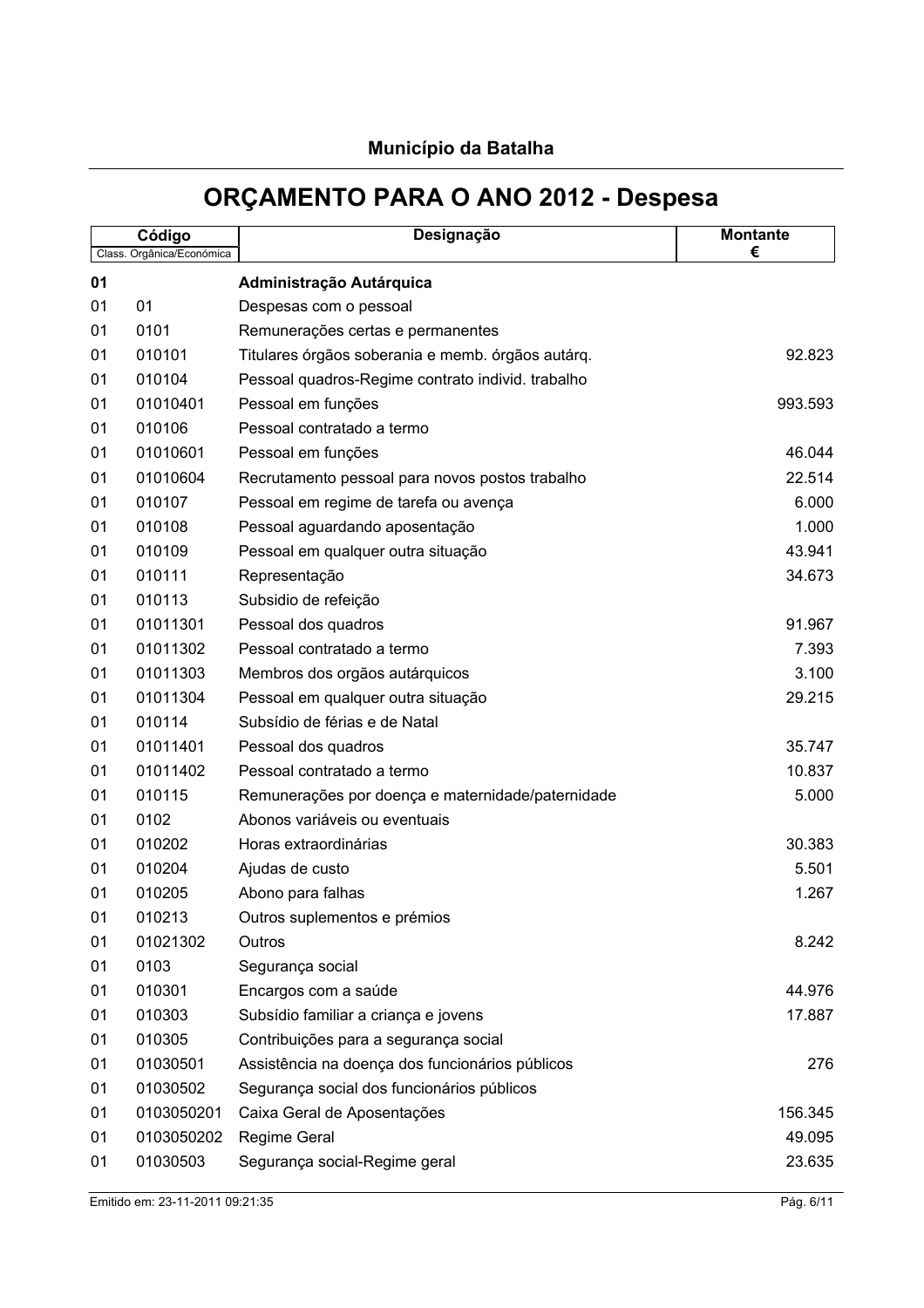|    | Código                    | Designação                                       | <b>Montante</b> |
|----|---------------------------|--------------------------------------------------|-----------------|
|    | Class. Orgânica/Económica |                                                  | €               |
| 01 | 010309                    | Seguros                                          |                 |
| 01 | 01030901                  | Seguros acidentes trabalho doenças profissionais | 7.103           |
|    |                           | Total do Capítulo Económico 01:                  | 1.768.557       |
| 01 | 02                        | Aquisição de bens e serviços                     |                 |
| 01 | 0201                      | Aquisição de bens                                |                 |
| 01 | 020101                    | Matérias-primas e subsidiárias                   | 49.850          |
| 01 | 020102                    | Combustíveis e lubrificantes                     |                 |
| 01 | 02010201                  | Gasolina                                         | 12.758          |
| 01 | 02010202                  | Gasóleo                                          | 83.000          |
| 01 | 02010299                  | Outros                                           | 20.219          |
| 01 | 020104                    | Limpeza e higiene                                | 18.660          |
| 01 | 020105                    | Alimentação-Refeições confeccionadas             | 433.304         |
| 01 | 020107                    | Vestuário e artigos pessoais                     | 4.825           |
| 01 | 020108                    | Material de escritório                           | 12.320          |
| 01 | 020111                    | Material de consumo clínico                      | 144             |
| 01 | 020112                    | Material de transporte-Peças                     | 3.528           |
| 01 | 020114                    | Outro material-Peças                             | 1.500           |
| 01 | 020115                    | Prémios, condecorações e ofertas                 | 8.000           |
| 01 | 020116                    | Mercadorias para venda                           |                 |
| 01 | 02011603                  | Outras                                           | 5.668           |
| 01 | 020117                    | Ferramentas e utensílios                         | 14.644          |
| 01 | 020118                    | Livros e documentação técnica                    | 1.769           |
| 01 | 020120                    | Material de educação, cultura e recreio          | 10.182          |
| 01 | 020121                    | Outros bens                                      | 65.000          |
| 01 | 0202                      | Aquisição de serviços                            |                 |
| 01 | 020201                    | Encargos das instalações                         | 519.242         |
| 01 | 020202                    | Limpeza e higiene                                | 10.480          |
| 01 | 020203                    | Conservação de bens                              | 80.967          |
| 01 | 020209                    | Comunicações                                     | 32.000          |
| 01 | 020210                    | Transportes                                      | 188.922         |
| 01 | 020211                    | Representação dos serviços                       | 6.172           |
| 01 | 020212                    | Seguros                                          | 45.547          |
| 01 | 020213                    | Deslocações e estadas                            | 468             |
| 01 | 020214                    | Estudos, pareceres, projectos e consultadoria    | 52.394          |
| 01 | 020215                    | Formação                                         | 11.046          |
| 01 | 020216                    | Seminários, exposições e similares               | 403.465         |
| 01 | 020217                    | Publicidade                                      | 38.857          |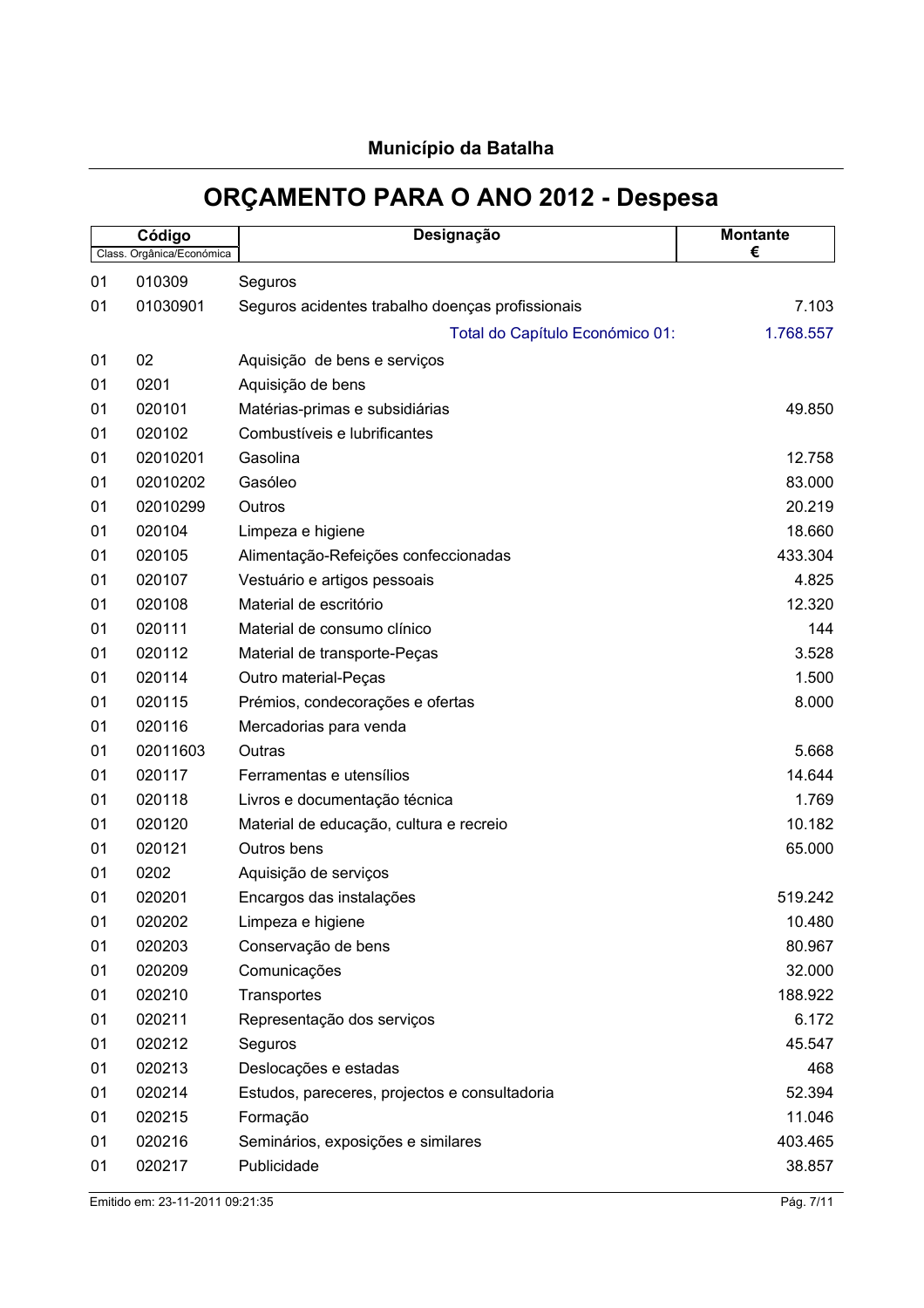|    | Código                          | Designação                                         | <b>Montante</b> |
|----|---------------------------------|----------------------------------------------------|-----------------|
|    | Class. Orgânica/Económica       |                                                    | €               |
| 01 | 020218                          | Vigilância e segurança                             | 15.758          |
| 01 | 020219                          | Assistência técnica                                | 44.864          |
| 01 | 020220                          | Outros trabalhos especializados                    | 135.883         |
| 01 | 020222                          | Serviços de saúde                                  | 7.660           |
| 01 | 020224                          | Encargos de cobrança de receitas                   | 56.881          |
| 01 | 020225                          | Outros serviços                                    |                 |
| 01 | 02022501                        | Recolha e tratamento de efluentes (Simlis)         | 970.184         |
| 01 | 02022502                        | Limpeza e recolha de lixos                         | 606.657         |
| 01 | 02022503                        | Tratamento de lixos (Valorlis)                     | 248.418         |
| 01 | 02022504                        | Emolumentos                                        | 6.000           |
| 01 | 02022506                        | Manutenção Parques e Jardins                       | 15.698          |
| 01 | 02022507                        | Aluguer de equipamento                             | 49.488          |
| 01 | 02022599                        | <b>Diversos</b>                                    | 163.866         |
|    |                                 | Total do Capítulo Económico 02:                    | 4.456.288       |
| 01 | 03                              | Juros e outros encargos                            |                 |
| 01 | 0301                            | Juros da dívida pública                            |                 |
| 01 | 030103                          | Socied financ.-Bancos e outras instit. financeiras |                 |
| 01 | 03010302                        | Empréstimos de médio e longo prazos                | 55.992          |
|    |                                 | Total do Capítulo Económico 03:                    | 55.992          |
| 01 | 04                              | Transferências correntes                           |                 |
| 01 | 0403                            | Administração central                              |                 |
| 01 | 040301                          | Estado                                             | 8.000           |
| 01 | 0405                            | Administração local                                |                 |
| 01 | 040501                          | Continente                                         |                 |
| 01 | 04050102                        | Freguesias                                         | 25.000          |
| 01 | 04050104                        | Associações de munícipios                          | 58.756          |
| 01 | 04050106                        | Regiões de turismo                                 | 21.000          |
| 01 | 0407                            | Instituições sem fins lucrativos                   |                 |
| 01 | 040701                          | Instituições sem fins lucrativos                   | 265.000         |
| 01 | 0408                            | Famílias                                           |                 |
| 01 | 040802                          | Outras                                             | 20.000          |
|    |                                 | Total do Capítulo Económico 04:                    | 397.756         |
| 01 | 06                              | Outras despesas correntes                          |                 |
| 01 | 0602                            | <b>Diversas</b>                                    |                 |
| 01 | 060203                          | Outras                                             |                 |
| 01 | 06020301                        | Outras restituições                                | 21.805          |
| 01 | 06020302                        | IVA pago                                           | 132.386         |
|    | Emitido em: 23-11-2011 09:21:35 |                                                    | Pág. 8/11       |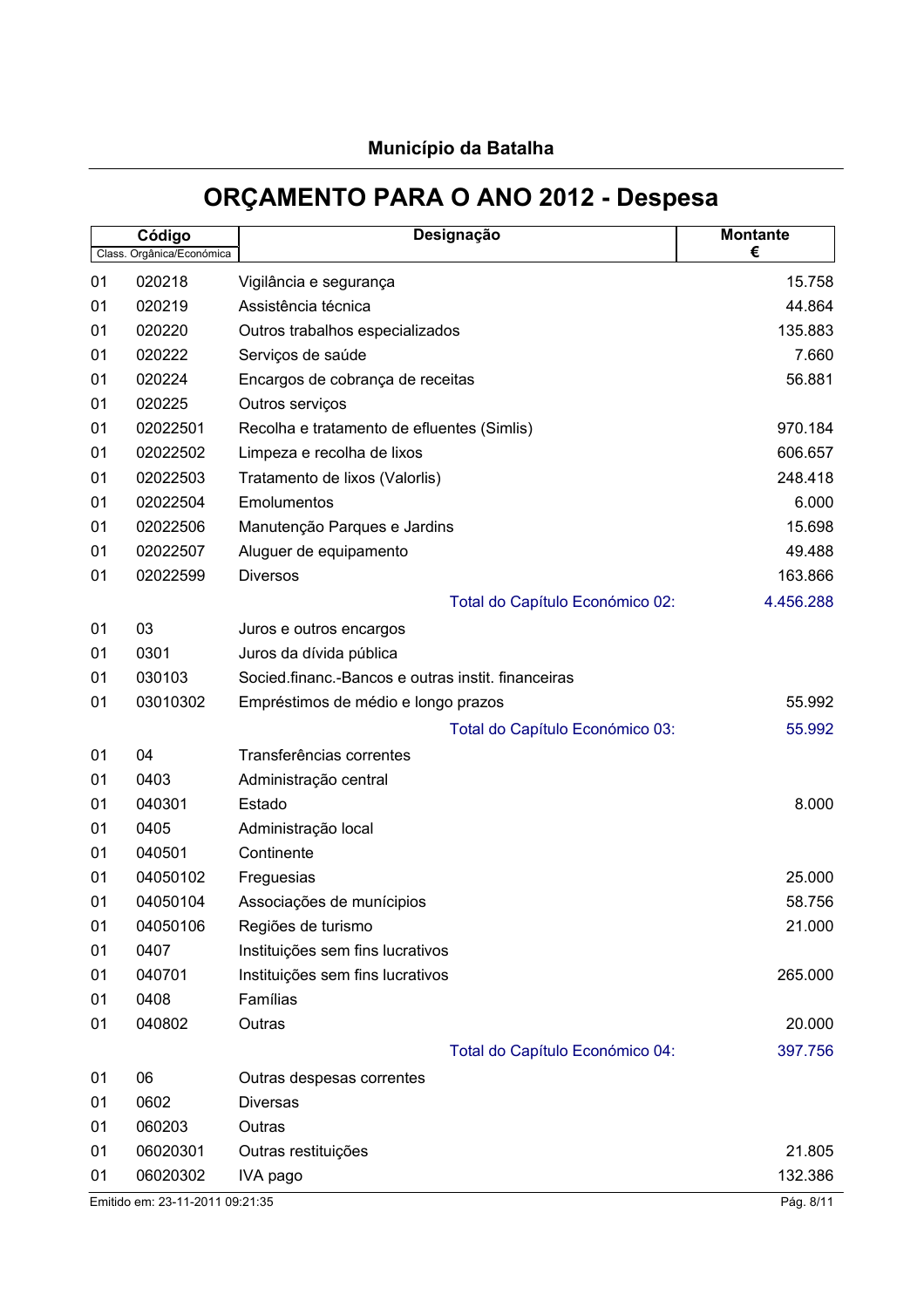|  | <b>Município da Batalha</b> |
|--|-----------------------------|
|--|-----------------------------|

|    | Código<br>Class. Orgânica/Económica | Designação                                   | <b>Montante</b><br>€ |
|----|-------------------------------------|----------------------------------------------|----------------------|
| 01 | 06020304                            | Serviços bancários                           | 1.654                |
| 01 | 06020305                            | Outras                                       | 70.425               |
|    |                                     | Total do Capítulo Económico 06:              | 226.270              |
|    |                                     | Total das Despesas Correntes:                | 6.904.863            |
| 01 | 07                                  | Aquisição de bens de capital                 |                      |
| 01 | 0701                                | Investimentos                                |                      |
| 01 | 070101                              | Terrenos                                     | 13.000               |
| 01 | 070102                              | Habitações                                   |                      |
| 01 | 07010202                            | Aquisição                                    | 40.000               |
| 01 | 07010203                            | Reparação e beneficiação                     | 6.000                |
| 01 | 070103                              | Edifícios                                    |                      |
| 01 | 07010301                            | Instalações de serviços                      | 15.000               |
| 01 | 07010305                            | Escolas                                      | 568.173              |
| 01 | 07010307                            | Outros                                       | 465.190              |
| 01 | 070104                              | Construções diversas                         |                      |
| 01 | 07010405                            | Parques e jardins                            | 5.000                |
| 01 | 07010406                            | Instalações desportivas e recreativas        | 1.341.000            |
| 01 | 07010409                            | Sinalização e trânsito                       | 5.000                |
| 01 | 07010413                            | Outros                                       | 2.500                |
| 01 | 070106                              | Material de transporte                       |                      |
| 01 | 07010602                            | Outro                                        | 62.400               |
| 01 | 070107                              | Equipamento de informática                   | 64.801               |
| 01 | 070108                              | Software informático                         | 10.000               |
| 01 | 070109                              | Equipamento administrativo                   | 3.000                |
| 01 | 070110                              | Equipamento básico                           |                      |
| 01 | 07011002                            | Outro                                        | 100.772              |
| 01 | 070111                              | Ferramentas e utensílios                     | 9.500                |
| 01 | 070113                              | Investimentos incorpóreos                    | 196.820              |
| 01 | 070115                              | Outros investimentos                         | 353.549              |
| 01 | 0703                                | Bens de domínio público                      |                      |
| 01 | 070303                              | Outras construções e infraestruturas         |                      |
| 01 | 07030301                            | Viadutos, arruamentos e obras complementares | 2.804.164            |
| 01 | 07030302                            | Sistemas de drenagem de águas residuais      | 275.190              |
| 01 | 07030305                            | Parques e jardins                            | 36.800               |
| 01 | 07030307                            | Captação e distribuição de água              | 147.500              |
| 01 | 07030312                            | Cemitérios                                   | 8.000                |
| 01 | 07030313                            | Outros                                       | 731.466              |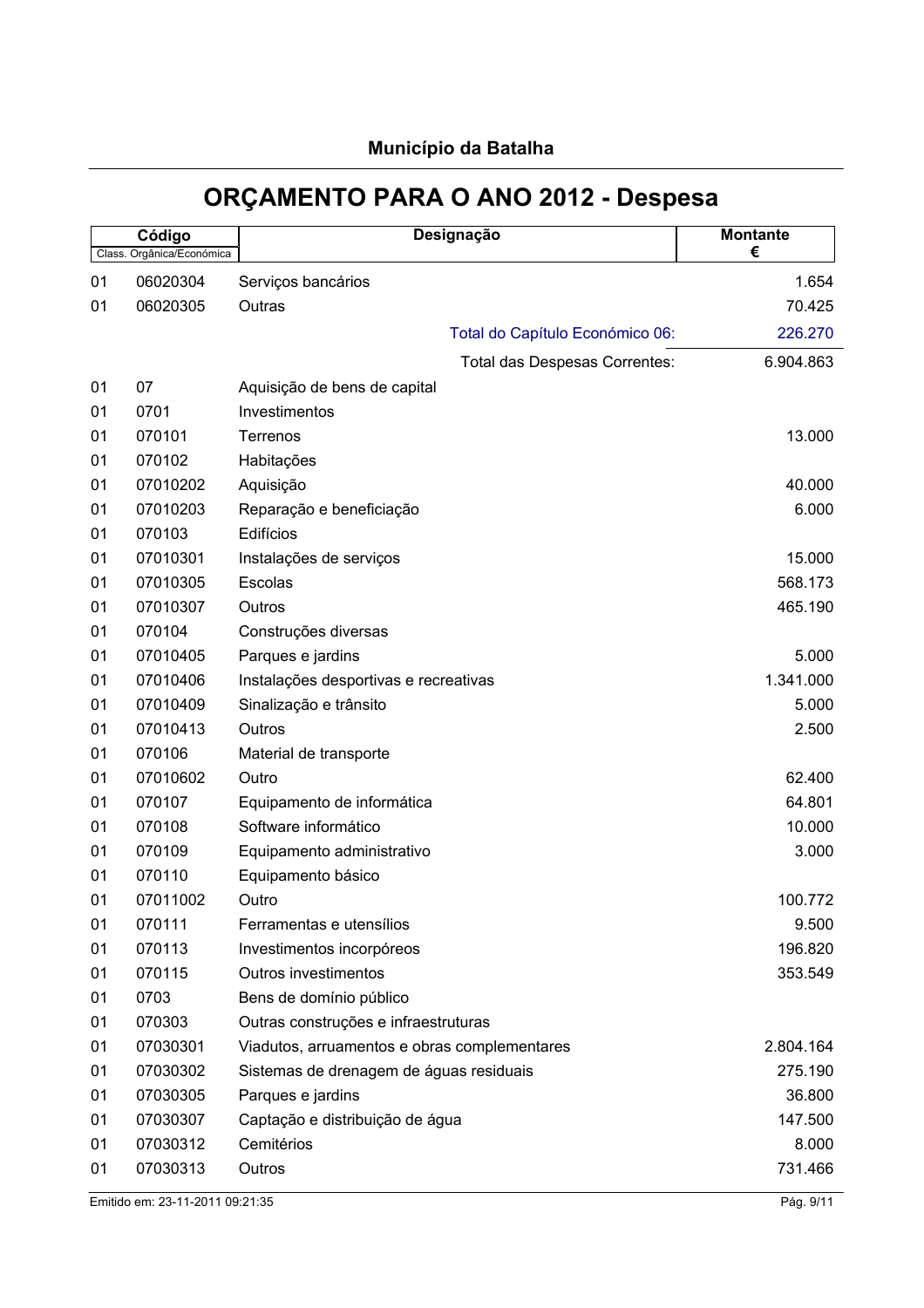|    | Código<br>Class. Orgânica/Económica | Designação                                         | <b>Montante</b><br>€ |
|----|-------------------------------------|----------------------------------------------------|----------------------|
| 01 | 070305                              | Bens do património histórico, artístico e cultural | 28.000               |
|    |                                     | Total do Capítulo Económico 07:                    | 7.292.825            |
| 01 | 08                                  | Transferências de capital                          |                      |
| 01 | 0805                                | Administração local                                |                      |
| 01 | 080501                              | Continente                                         |                      |
| 01 | 08050102                            | Freguesias                                         | 64.000               |
| 01 | 0807                                | Instituições sem fins lucrativos                   |                      |
| 01 | 080701                              | Instituições sem fins lucrativos                   | 2.000                |
|    |                                     | Total do Capítulo Económico 08:                    | 66.000               |
| 01 | 10                                  | Passivos financeiros                               |                      |
| 01 | 1006                                | Empréstimos a médio e longo prazos                 |                      |
| 01 | 100603                              | Socied financ.-Bancos e outras instit. financeiras | 66.100               |
|    |                                     | Total do Capítulo Económico 10:                    | 66.100               |
|    |                                     | Total das Despesas de Capital:                     | 7.424.925            |
|    |                                     | Total do Capitulo Orgânico 01:                     | 14.329.788           |
| 02 |                                     | <b>Assembleia Municipal</b>                        |                      |
| 02 | 01                                  | Despesas com o pessoal                             |                      |
| 02 | 0102                                | Abonos variáveis ou eventuais                      |                      |
| 02 | 010213                              | Outros suplementos e prémios                       |                      |
| 02 | 01021302                            | Outros                                             | 8.843                |
| 02 | 0103                                | Segurança social                                   |                      |
| 02 | 010309                              | Seguros                                            |                      |
| 02 | 01030901                            | Seguros acidentes trabalho doenças profissionais   | 100                  |
|    |                                     | Total do Capítulo Económico 01:                    | 8.943                |
|    |                                     | Total das Despesas Correntes:                      | 8.943                |
|    |                                     | Total do Capitulo Orgânico 02:                     | 8.943                |
| 03 |                                     | <b>Empresa Municipal</b>                           |                      |
| 03 | 02                                  | Aquisição de bens e serviços                       |                      |
| 03 | 0202                                | Aquisição de serviços                              |                      |
| 03 | 020225                              | Outros serviços                                    |                      |
| 03 | 02022505                            | Limpeza, manut.inf.utiliz.colectiva aluguer equip  | 270.595              |
| 03 | 02022506                            | Manutenção Parques e Jardins                       | 84.666               |
| 03 | 02022599                            | <b>Diversos</b>                                    | 181.862              |
|    |                                     | Total do Capítulo Económico 02:                    | 537.123              |